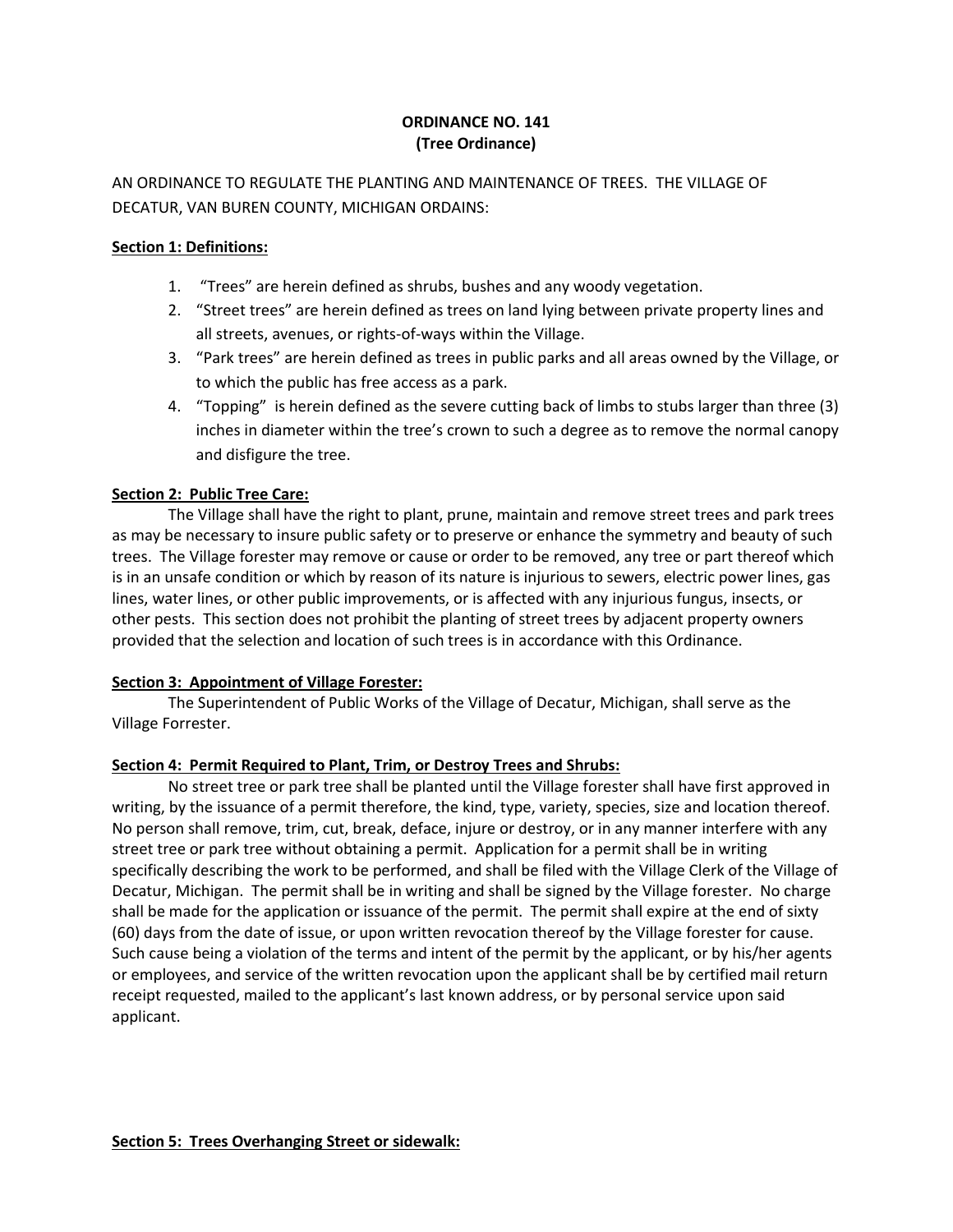Every owner of any tree overhanging any street or right-of- way within the village shall prune the branches so that such branches shall not obstruct the light from any street lamp or obstruct the view of any street intersection and so that there shall be a clear space of then (10) feet above the surface of the sidewalk and fourteen (14) feet above the surface of the street. The owner shall remove all dead, diseased, or dangerous trees, or broken or decayed limbs which constitute a menace to the safety of the public. The Village shall have the right to remove or prune any tree or shrub on private property when it interferes with the proper spread of light, electrical utility facilities, or interferes with visibility of any traffic control device or sign.

# **Section 6: Exception for Sidewalk, Sewer or Public Improvement:**

 Nothing contained in this Ordinance shall be construed to apply to the removal of any street tree, park tree or parts thereof, under the direction of the Village Manager, when such removal shall be necessary or advisable in the discretion of the Village Manager for the construction or maintenance of any sidewalk sewer, public utility, electric utility or public improvement.

# **Section 7: Protection of Trees During Construction:**

 Prior to the commencement of any construction, removal, alteration or repair of any building or structure, the owner or owners thereof, shall place or cause to be placed adequate guards and protection around all nearby street trees or park trees as will effectually prevent injury thereto.

# **Section 8: Duties of Village Forester: Advice to Private Owners:**

 It shall be the duty of the Village forester or employees or persons working under his/her direction or control, to supervise, regulate, promote and encourage the preservation, maintenance, culture, planting, treatment and care of street trees or park trees; to direct the method and manner of trimming and caring for same; to designate the times for trimming and for treating same, to advise private property owners, without charge, in regard to the kind of street trees and the location and planting thereof, their care, maintenance, preservation and treatment, together with all other matters pertaining thereto; and to take such measures as he/she may deem necessary or advisable for the control and extermination of insects, pests and diseases which may harmfully affect such street trees or park trees.

### **Section 9: Salary of Village Forester:**

 The Superintendent of Public Works of the Village of Decatur, Michigan shall serve as Village forester without additional compensation.

### **Section 10: Interference with the village Forester or Employees Prohibited:**

 No persons shall willfully interfere with, hinder, or prevent the village forester, or employees or persons working under his/her direction or control, from exercising the rights, duties, powers and work herein provided.

### **Section 11: Street Trees Species to be Planted:**

| <b>Small Trees</b>      | <b>Medium Trees</b>    | <b>Large Trees</b> |
|-------------------------|------------------------|--------------------|
| Service berry           | <b>Hedge Maple</b>     | Norway Ma          |
| Am. Hornbeam            | <b>Crimson King</b>    | <b>Red Maple</b>   |
| Hawthorn                | Green Ash              | Ginkgo             |
| Golden Rain Tree        | Amur Cork Tree         | London Pla         |
| Crabapple               | <b>Ornamental Pear</b> | White Oak          |
| <b>Fruitless Cherry</b> | Pagoda Tree            | Pin Oak            |
| Whiteheam               |                        |                    |

**Small Trees Medium Trees Large Trees**  ple **Service Berry Hedge Maple** Norway Maple ng amazon Crimson Red Maple Tree **Amur Core Core Core Tree** London Plane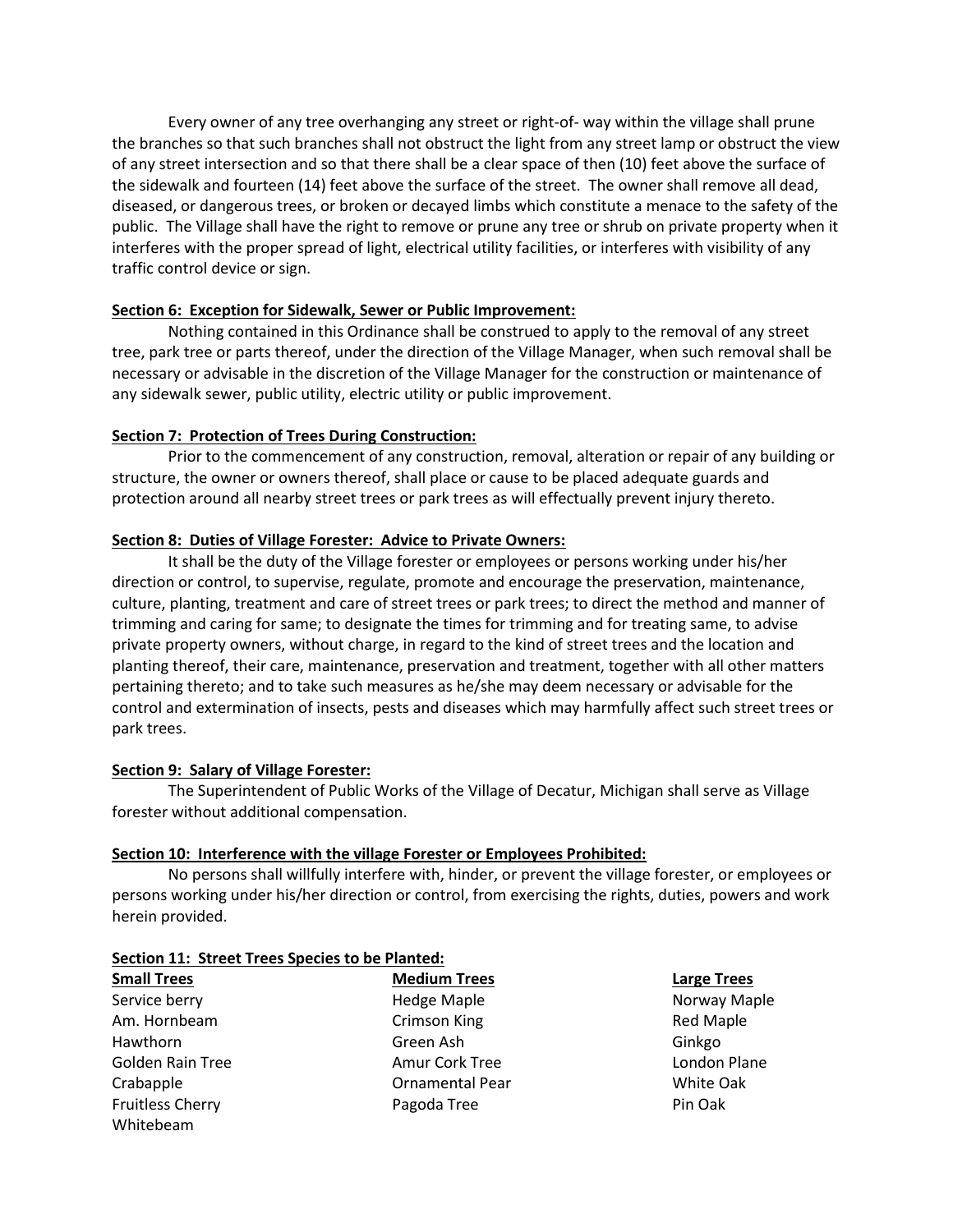### **Section 12: Spacing:**

 The spacing of street trees will be in accordance with the three species size classes listed in Section 11, and no trees may be planted closer together than the following: small trees, 30 feet; medium trees, 40 feet; and large trees, 50 feet; except in special planting designed by a landscape architect and approved by the Village forester.

#### **Section 13: Distance From Curb and Sidewalk:**

 The distance trees may be planted from curbs, or curb lines and sidewalks will be in accordance with the three (3) species size classes listed in Section 11, and no trees may be planted closer to any curb or sidewalk than the following: small trees , two (2) feet; medium trees, three (3) feet; and large trees, four (4) feet.

#### **Section 14: Distance from Street Corners and Fire Hydrant:**

 No street tree shall be planted closer than thirty-five (35) feet to any street corner, measured from the point of nearest intersecting curbs or curb lines. No street three shall be planted closer than ten (10) feet to any hydrant.

#### **Section 15: Utilities:**

 No street trees other than those species listed as small trees in Section 11 of this Ordinance may be planted under or within 10 lateral feet of any underground water line, sewer line, electrical facilities or other utility.

#### **Section 16: Tree Topping:**

 It shall be unlawful for any person, firm, organization, or Village department to engage in the topping of any street or park tree without first consulting with the Village forester. Trees severely damaged by storms or other causes, or certain trees under utility wires or other obstructions where other pruning practices are impractical, may be exempted from this provision, at the determination of the Village forester.

### **Section 17: Tree Removal on Private Property:**

 The Village of Decatur, Michigan shall have the right to cause the removal of any dead or diseased trees on private property within the Village corporate limits when such trees constitute a hazard to life and property, or harbor insects or disease which constitute a potential threat to trees within the village. The Village forester shall notify the owners of such trees in writing requesting the removal thereof and the reasons therefore. Such notice shall be mailed by certified mail return receipt requested, to the last known address of said owner, or by personal service. Removal of such trees shall be done by the owners at their own expense within sixty (60) days after the date of service of said notice. In the event the owners fail to comply with provisions of said notice, the Village shall have the authority to remove the trees. Thereafter the owner or party in interest in whose name the property appears on the last local tax assessment records of the Village of Decatur, Michigan, shall be notified by the Village Clerk by first class mail of the cost of such removal. In the event said owner fails to pay such costs within thirty (30) days after said mailing, in addition to other remedies provided in this Ordinance, the Village may commence an action against said owners for the costs of such removal, together with the costs of such action and actual reasonable attorney fees. If a Judgment is obtained the Village of Decatur shall have a lien for such costs which shall be collected and treated in the same manner as provided for property tax liens under the General Property Tax Act of the State of Michigan, and the Decatur Village Assessor shall add such lien to the next tax roll of the Village of Decatur, and same shall be collected in the manner provided by law for the collection of taxes by the Village of Decatur.